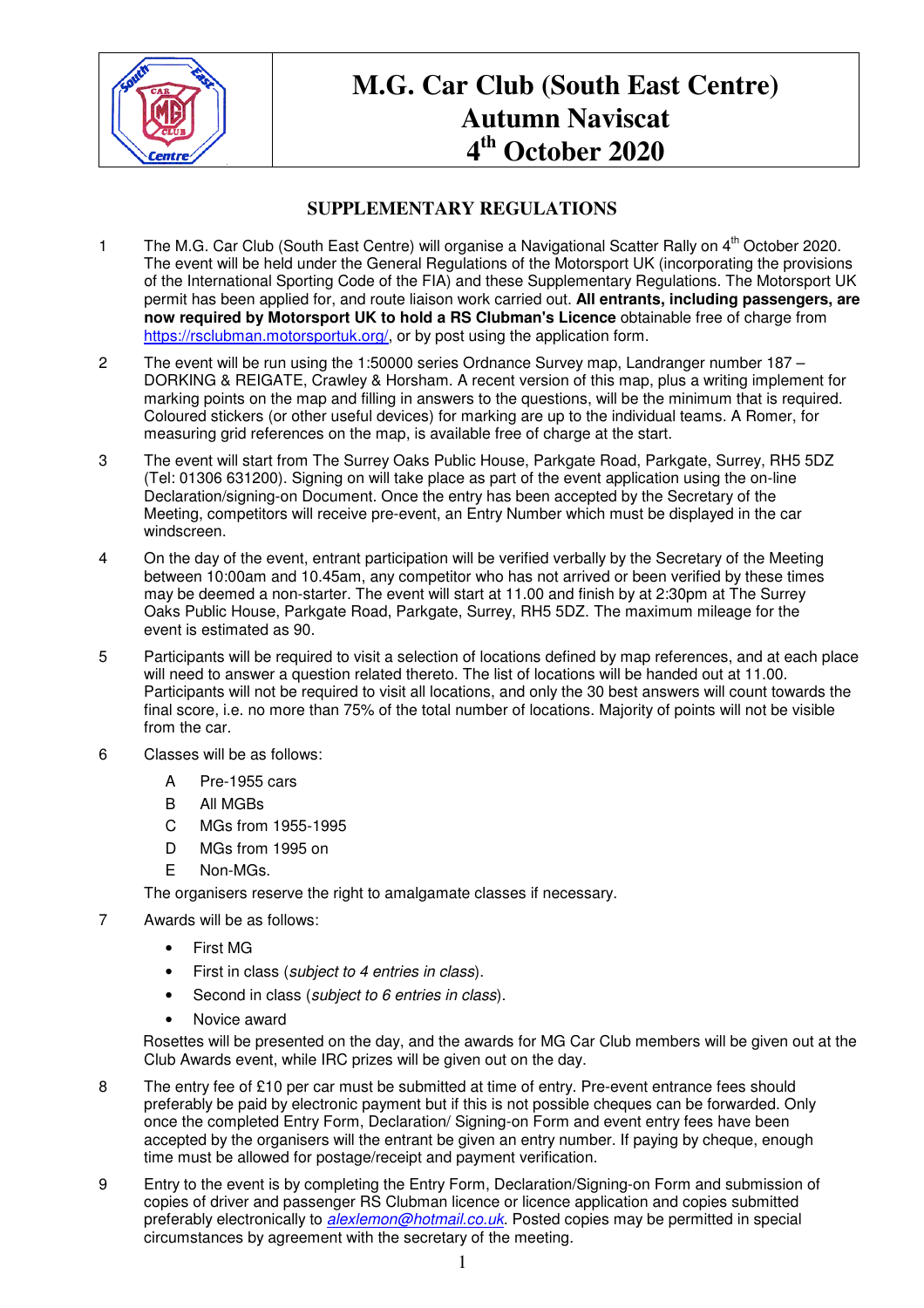Secretary of the Meeting is Alex Lemon contact details alexlemon@hotmail.co.uk (preferred) or Tel: 01932 348675 or 07718 339836 (preferred).

Event entry will close on Monday 28<sup>th</sup> September.

- 10 The maximum number of entrants is 36 and the minimum is 10. Entry is only open pre-event, no entering on the day. Entrants in each car must be from the same household or social bubble. No rotation between vehicles is permitted.
- 11 Entry fee payments should be made pre-event once entry has been accepted the Secretary of the Meeting. For electronic bank transfer payments, the account details are:
	- a. Account name: SOUTH EASTERN CENTRE
	- b. Account No: 40906913 Sort Code: 20-24-61
	- c. Payment reference: Entrant initials and name plus suffix AutNav e.g. JB Smith AutNav

For cheque payments, forward cheque payable to MGCC LTD - S.E. Centre to:

Mr Tony Atcheson, 18 Westfield Road, Sutton, Surrey. SM1 2LB

Please forward a copy of the payment slip or scan/photo of cheque to prove transaction to: tony.atcheson@gmail.com

- 12 The event will be administered online electronically. Event questions/clues and answer sheets 'may' be handed out on the day after appropriate sanitisation processes have been followed and direct contact with entrants avoided.
- 13 Driving briefing notes for the event will be issued electronically pre-event along with the Entrant Number that should be displayed prominently on the entrant's car windscreen on the event day.
- 14 Global Positioning Systems are not allowed. The penalty for use is disqualification. Entrants with a threeadult occupancy in the car will incur a 10% penalty on the final score, whilst four adults will incur a 15% penalty.
- 15 The event is untimed other than having an overall time period for completion. Competitors must at all times full comply with the Road Traffic Act/Highway Code whilst driving on the highway.
- 16 Drivers should ensure that their car insurance will cover this event as technically it is a Motorsport UK classified Rally event. No insurance company has refused to insure for this type of event because it is on public roads with no element of timing or speed and entrants must comply with the Road Traffic Act and Highway Code apply at all times.
- 17 Entrants must be members of the MGCC or one of the following Invited Motorsport UK affiliated Clubs for this Naviscat event:
	- Inter Register Club
	- Blackpalfrey Motor Club of Kent
	- The Ashford (Kent) Motor Club
- 18 The following COVID-19 Rules and Procedures will be adhered to by entrants and marshals:
	- a) Every Entrant's vehicle must carry either hand sanitiser or wipes containing 60% alcohol minimum plus face masks to be used where appropriate.
	- b) Competitor/Entrants/Marshals must adhere to full social distancing when outside their vehicle and allow similar space between vehicles when parked at start/at clues/finish.
	- c) Should the UK Government impose new COVID-19 restrictions, the event may have to be cancelled or postponed at relatively short notice.
	- d) No spectators will be allowed as part of the event, the finishing point venue permits public entry but subject to Government restrictions under the venue's control and will be monitored by the MGCC in the MG Parking area.
	- e) Anyone found not complying with these rules and procedures may be excluded from the event.
- 19 Following Permits apply:

| Motorsport UK Permit No(s): | TBC                                     |
|-----------------------------|-----------------------------------------|
| Route Authorisation No:     | Not required, Public Highway Event only |